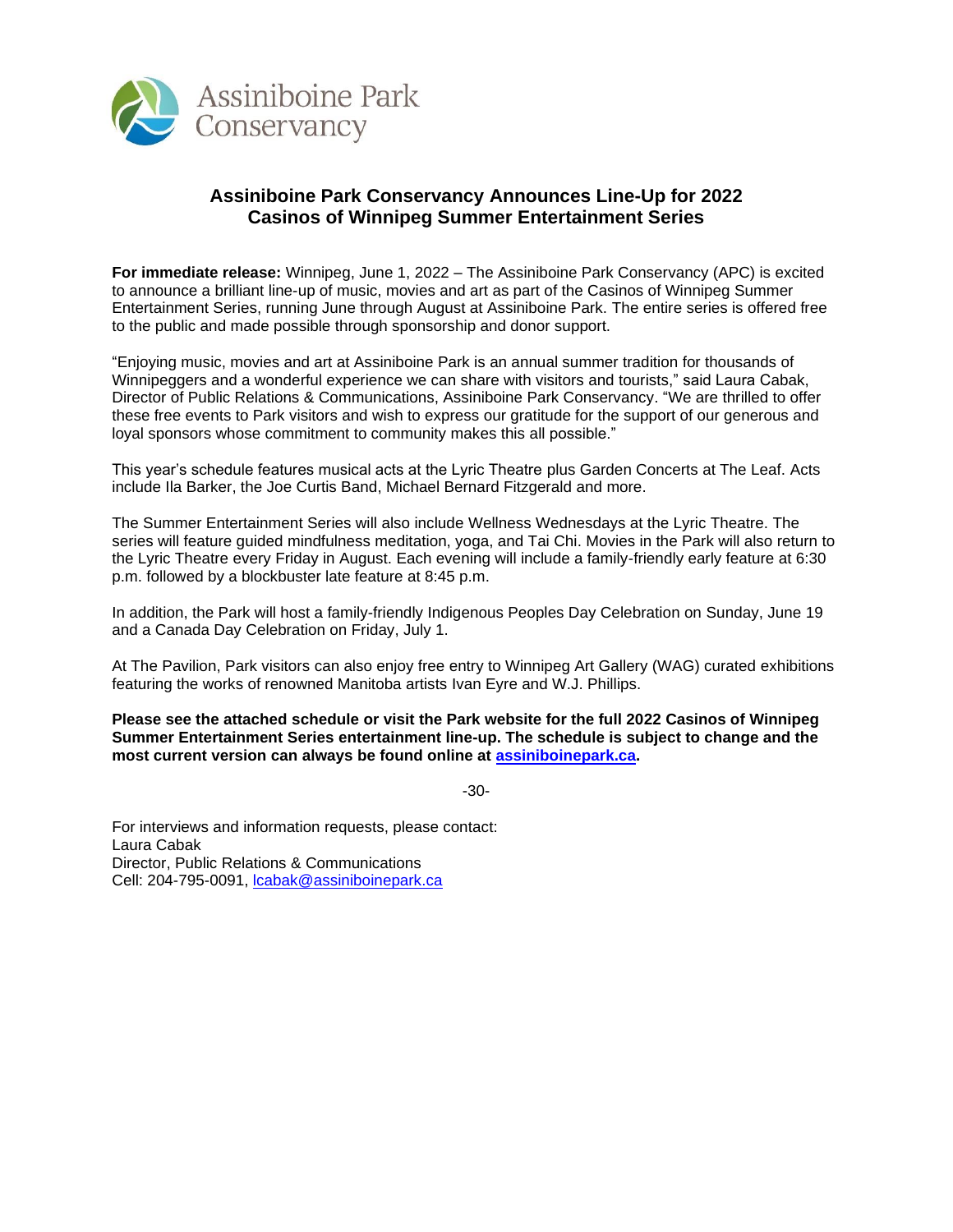## **FEATURED EVENTS**

### **Indigenous Peoples Day Celebration**

Sunday, June 19 from 11:00 a.m. – 5:00 p.m.

- Lyric Theatre: Andrina Turenne, Boogey the Beat, Norman Chief Memorial Dancers, Mattmac, Desiree Dorian
- Performance Garden at The Leaf: Kwiat, Gator Beaulieu and more to be announced

### **Canada Day Celebration**

Friday, July 1 from 11:00 a.m. – 5:00 p.m.

- Lyric Theatre: The Small Glories, Sierra Noble, Jérémie and the Delicious Hounds, Fubuki Daiko, African Drumming & Dancing by Drum Cafe, SPK Iskry, Walking Wolf Dancers & Singers
- Performance Garden at The Leaf: Raine Hamilton, Winnipeg Steel Orchestra Duo, Duo Cochi

### **SUMMER MUSIC SERIES at the Lyric Theatre**

Thursdays and Sundays at 7:00 p.m.

*Presented by*: Richardson Foundation *Supported by*: Duboff Edwards Schachter LLP

June 19 – Indigenous Peoples Day Celebration June 23 – Winnipeg Pops Orchestra July 1 (Friday) – Canada Day Celebration July 3 – SYMPHONY IN THE PARK featuring the Winnipeg Symphony Orchestra July 7 – Winnipeg School of Rock July 10 – Synonym Art Consultation & GORGE present a Drag Variety Show July 14 – A Tribute to Ukraine with performances by Zoloto Ukrainian Dance Company, Melos Folk Ensemble, and Rosemarie Todashuk July 17 – Those Guys July 21 – Mariel Buckley July 31 – Papa Mambo Orchestra August 4 – sākihiwē festival August 7 – Walle Larsson Band August 11 – Times Change(d) presents Little Miss Higgins & Kris Ulrich August 14 – The Remedies August 18 – Dr. Henry Band August 21 – Michael Bernard Fitzgerald August 25 – Fortune Block (performances by Richard Inman & Amber Rose)

August 28 – *Special Surprise Performance*

### **MOVIES IN THE PARK at the Lyric Theatre**

Fridays at 6:30 p.m. and 8:45 p.m.

# *Presented by*: Recycle Everywhere

*Supported by*: UKG & Larsen's Memorials

|           | Early Feature (6:30 p.m.) | Late Feature (8:45 p.m.) |
|-----------|---------------------------|--------------------------|
| August 5  | Sing 2                    | Eternals                 |
| August 12 | Encanto                   | Jungle Cruise            |
| August 19 | Moana                     | Spiderman: No Way Home   |
| August 26 | Raya and the Last Dragon  | Cruella                  |